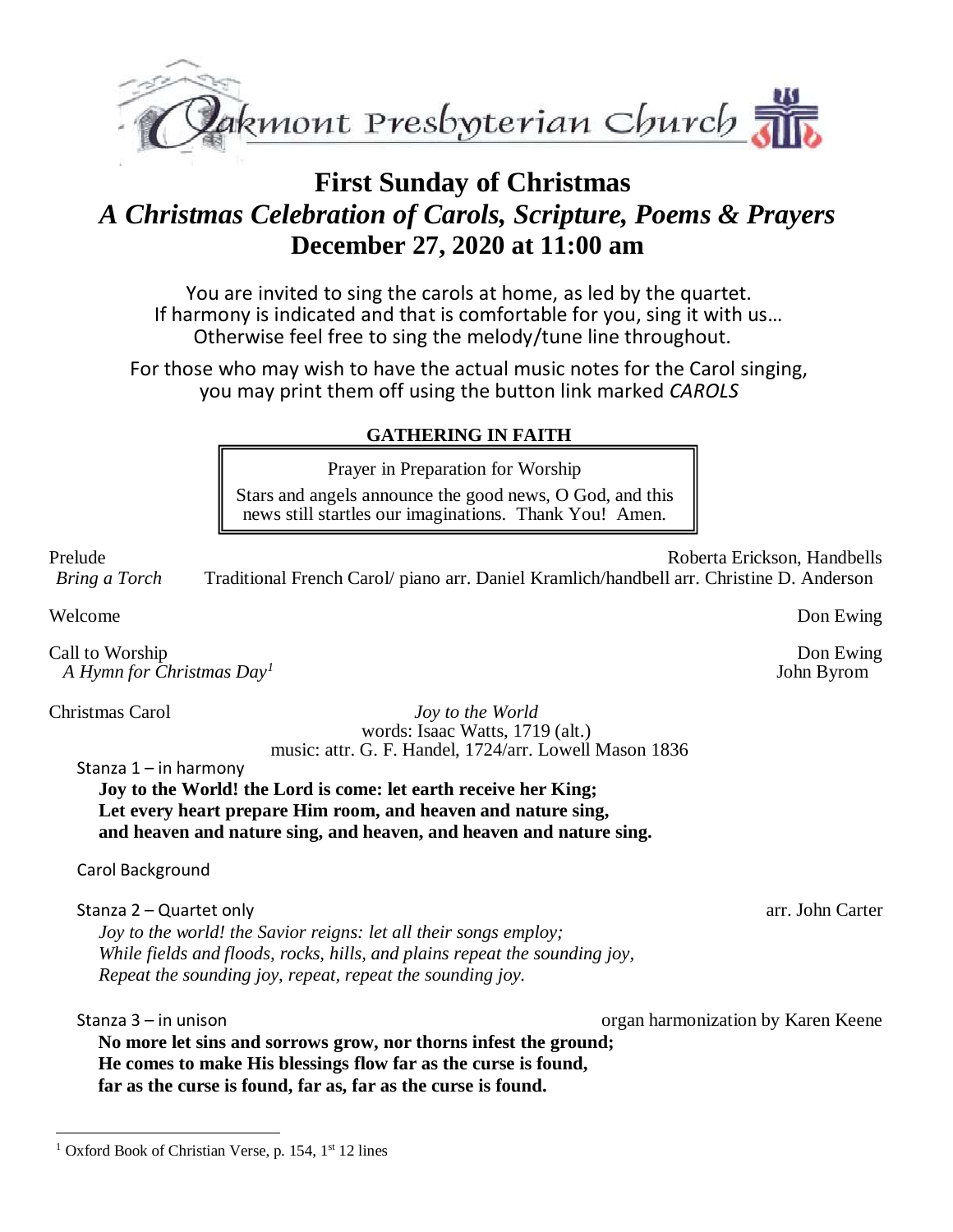# **He rules the world with truth and grace, and makes the nations prove The glories of His righteousness, and wonders of His love, And wonders of His love, and wonders, wonders of His love.**

#### Reflection Barbara Bolls

*Our Longing for a Calmer, Purer, More Centered Life<sup>2</sup>* Barbara Brown Taylor

Christmas Carol *Good Christian Friends, Rejoice* **Please join in singing Good Christian friends, rejoice with heart and soul and voice; give ye heed to what we say: News! News! Jesus Christ is born today! Ox and ass before Him bow, and He is in the manger now. Christ is born today, Christ is born today!**

> **Good Christian friends, rejoice, with heart and soul and voice; now ye hear of endless bliss: Joy! Joy! Jesus Christ was born for this! He hath opened heaven's door, and we are blest forevermore. Christ was born for this, Christ was born for this!**

**Good Christian friends, rejoice, with heart and soul and voice; now ye need not fear the grave: Peace! Peace! Jesus Christ was born to save! Calls you one and calls you all to gain the everlasting hall. Christ was born to save, Christ was born to save!**

> words: Medieval Latin/trans. Para. John Mason Neale, 1853 music: *IN DULCI JUBILO* / German melody, 14th century Harm. *Christmas Carols Old and New*, 1871;alt. 1953

## **HEARING GOD'S WORD**

Prayer for Illumination **Don Ewing** *To Listen, To Look* Ann Weems

Old Testament Reading Tsaiah 61:10-62:3 Ronnie Bailey *Leader: The word of the Lord.* **Thanks be to God.** 

Christmas Carol *Away in a Manger Hymnal,* No.24 and 25

words: Sts. 1-2, *Little Children's Book for Schools and Families*, c. 1885 St. 3, Gabriel's *Vineyard Songs*, 1892 music: *MUELLER*, Attr. James R. Murry, 1887, Harm. John Weaver, 1986 *CRADLE SONG,* William J. Kirkpatrick, 1895

Stanza 1 – All in Harmony

**Away in a manger, no crib for His bed, The little Lord Jesus laid down His sweet head. The stars in the sky looked down where he lay, The little Lord Jesus, asleep on the hay.**

Carol Background

 $\overline{a}$ 

<sup>&</sup>lt;sup>2</sup> Excerpted from Barbara Brown Taylor, "Past Perfect", Home By Another Way, Crowley Press, Boston, MA, 1999, p. 22, 24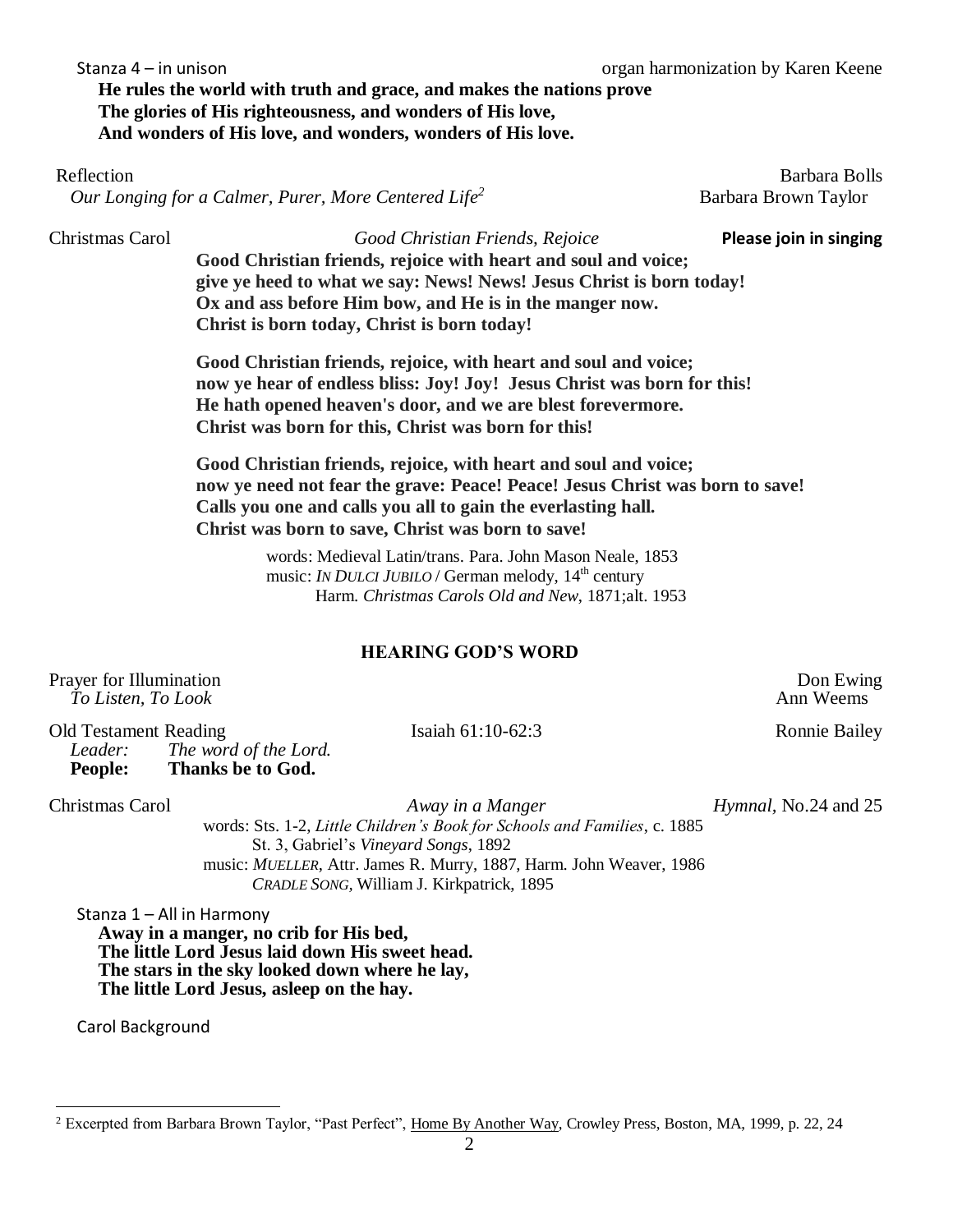|                                          | Stanza 2 - solo-Shannon Meyers<br>The cattle are lowing, the poor baby wakes,<br>But little Lord Jesus, no crying He makes.<br>I love Thee, Lord Jesus, look down from the sky,<br>And stay by my side until morning is nigh. |                                                                                                                                                                                                                                                        |                        |
|------------------------------------------|-------------------------------------------------------------------------------------------------------------------------------------------------------------------------------------------------------------------------------|--------------------------------------------------------------------------------------------------------------------------------------------------------------------------------------------------------------------------------------------------------|------------------------|
|                                          | Stanza 3 - All in Harmony<br>Be near me, Lord Jesus;<br>Bless all the dear children in Thy tender care,<br>And fit us for heaven to live with Thee there.                                                                     | I ask thee to stay close by me forever and love me I pray.                                                                                                                                                                                             |                        |
| The Birth of Jesus<br>Leader:<br>People: | The word of the Lord.<br>Thanks be to God.                                                                                                                                                                                    | Matthew $1:18-25$                                                                                                                                                                                                                                      | <b>Ronnie Bailey</b>   |
| Christmas Carol                          |                                                                                                                                                                                                                               | O Little Town of Bethlehem<br>words: Phillips Brooks, 1868<br>music: Sr. Lovis, Lewis Henry Redner, 1868                                                                                                                                               | <i>Hymnal</i> , No. 44 |
|                                          | Stanza 1 - All in harmony                                                                                                                                                                                                     | O little town of Bethlehem, how still we see thee lie!<br>Above thy deep and dreamless sleep the silent stars go by.<br>Yet in the dark streets shineth the everlasting light;<br>The hopes and fears of all the years are met in thee tonight.        |                        |
|                                          | Stanza 2 - All in harmony                                                                                                                                                                                                     | For Christ is born of Mary; and gathered all above,<br>While mortals sleep the angels keep their watch of wondering love.<br>O morning stars together proclaim the holy birth!<br>And praises sing to God the King, and peace to all on earth.         |                        |
| Carol Background                         |                                                                                                                                                                                                                               |                                                                                                                                                                                                                                                        | <b>Ronnie Bailey</b>   |
|                                          | Stanza 3 – Quartet only                                                                                                                                                                                                       | How silently, how silently, the wondrous gift is giv'n!<br>So God imparts to human hearts the blessings of His heav'n.<br>No ear may hear His coming, but in this world of sin,<br>Where meek souls will receive Him, still the dear Christ enters in. | arr. Hal H. Hopson     |
|                                          | Stanza 4 - All in unison                                                                                                                                                                                                      | O holy Child of Bethlehem, descend to us we pray;<br>Cast out our sing and enter in be born in us today.<br>We hear the Christmas angels the great glad tidings tell;                                                                                  |                        |

**O come, to us, abide with us, our Lord Emmanuel.**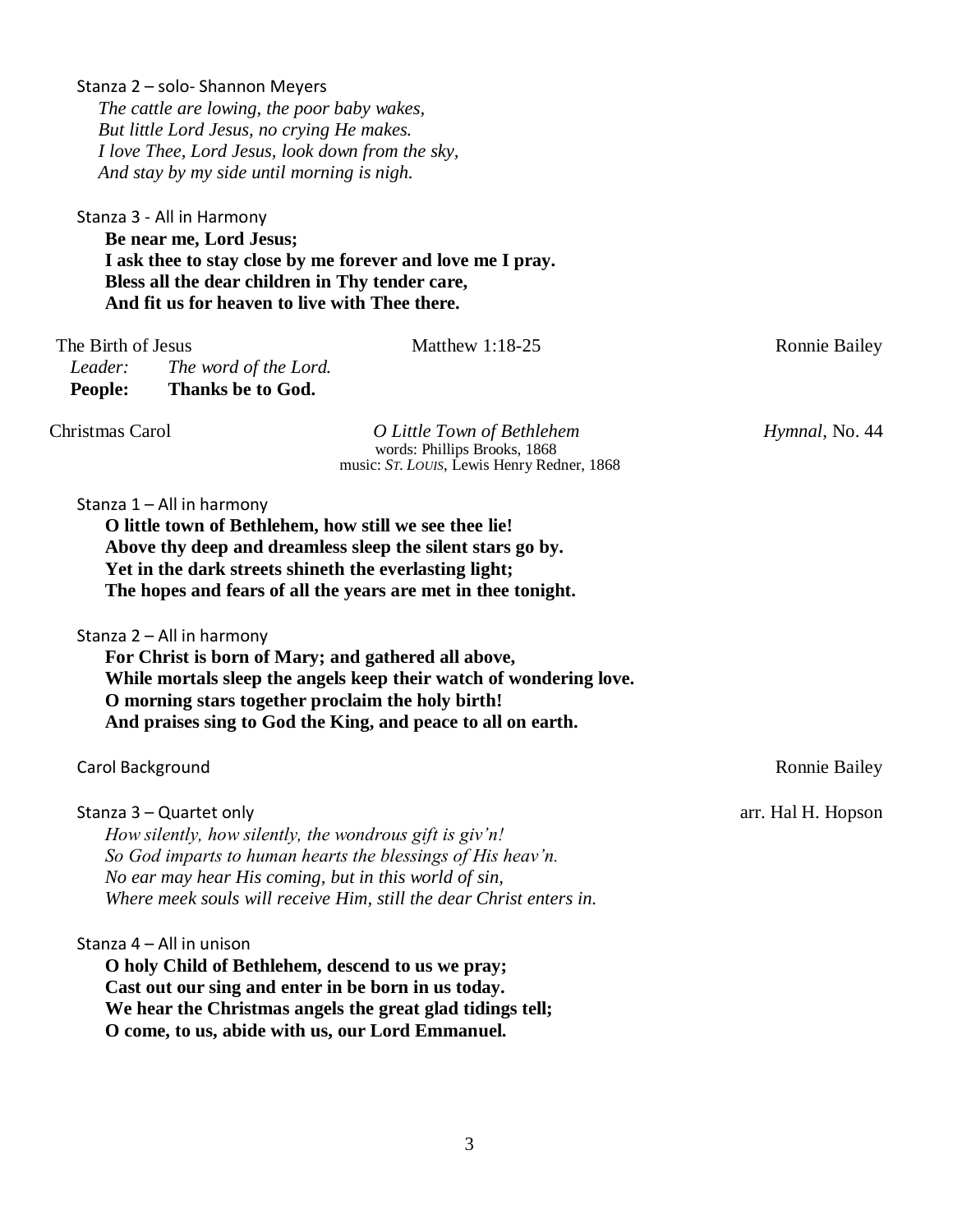*Let the Star of Morning Rise* Ted Loder Lord God, In the deepest night There rises the star of morning, Of birth, The herald of a new day you are making, A day of great joy dawning In yet faint shafts of light and love. I hear whispers of peace in the stillness, Fresh breezes of promise Stirring, Winter sparrows Chirping of life, A baby's cry Of need And hope – Christmas! In the darkness I see the light And find in it comfort, Confidence, Cause for celebration For the darkness cannot overcome it; And I rejoice to nourish it In myself, In other people, In the world For the sake of him In whom it was born And shines forever, even Jesus the Christ. Reflection Don Ewing *The Work of Christmas* **Howard Thurman** When the song of the angels is stilled, When the star in the sky is gone, When the kings and princes are home, When the shepherds are back with their flock, The work of Christmas begins: To find the lost, To heal the broken, To feed the hungry, To release the prisoner,

To rebuild the nations, To bring peace among brothers [and sisters] To make music in the heart.

#### **RESPONDING TO GOD'S WORD**

All stanzas sung in harmony see bulletin page 5

Reflection Steve Wilson

Christmas Carol of Response *In the Bleak Midwinter* see page 5 words: Christina Rossetti, c. 1872; alt. music: *CRANHAM*, Gustav Theodore Holst, 1906

Choral Introduction – Quartet **quotes Holst** tune and tune by Ēriks Ešenvalds Carol Background **Ronnie Bailey** 

4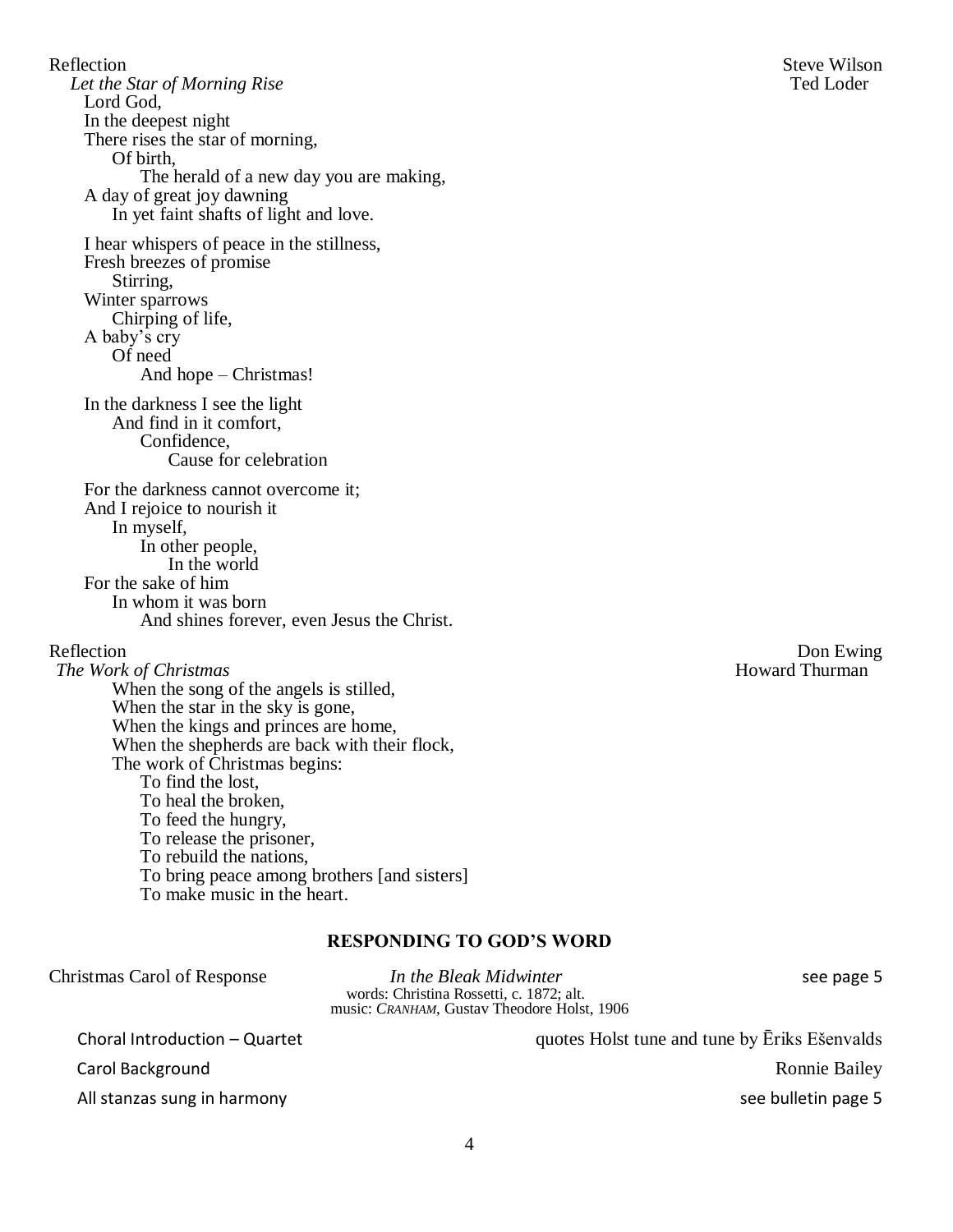

words: Christinia Rossetti, c. 1872, alt. music: *CRANHAM*, Gustav Theodore Holst, 1906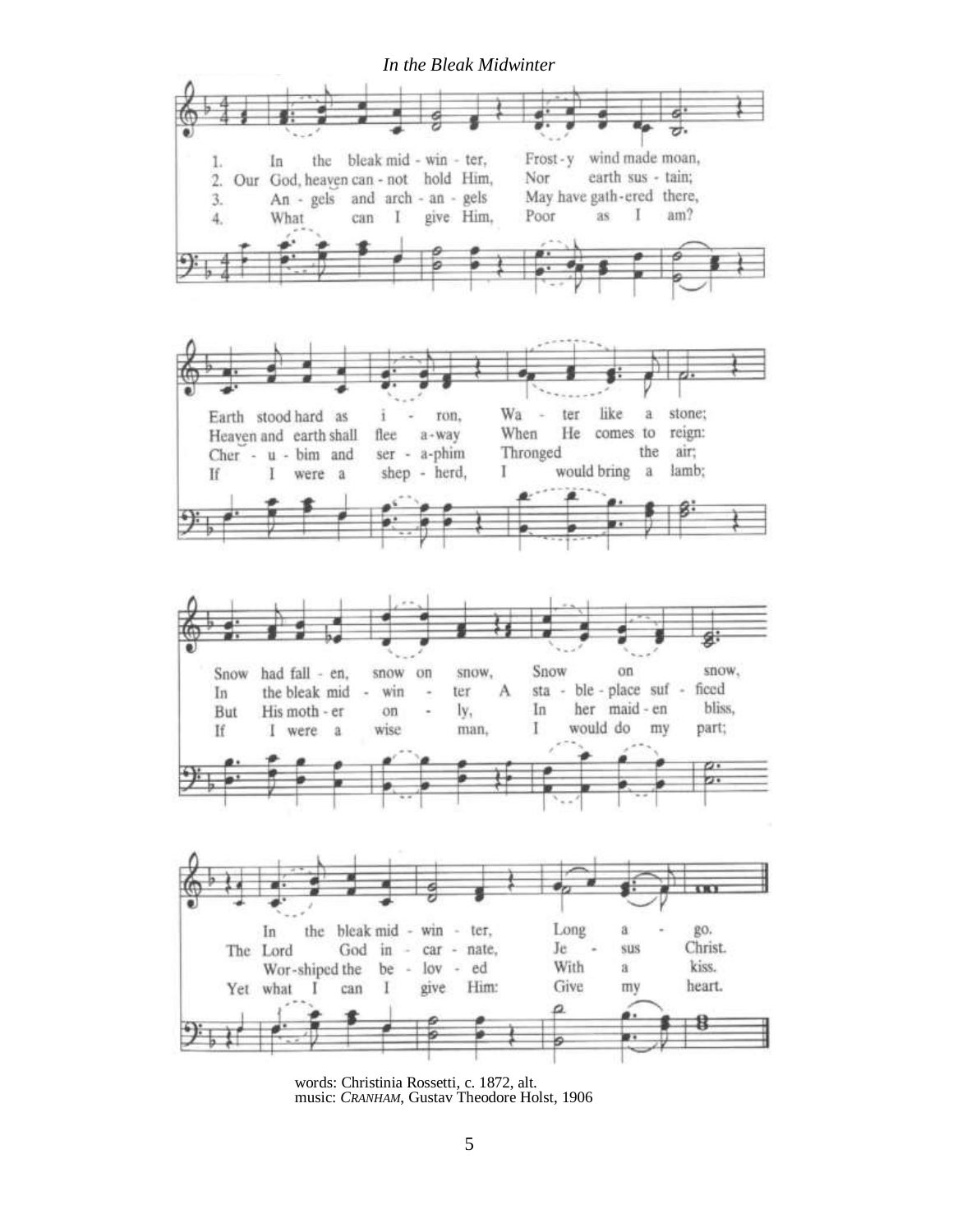The Prayers of the People Today's Prayer Concerns Don Ewing Today's Prayer and the Lord's Prayer

**Our Father, who art in heaven, hallowed be thy name. Thy kingdom come. Thy will be done, on earth as it is in heaven. Give us this day, our daily bread, and forgive us our debts as we forgive our debtors. And lead us not into temptation but deliver us from evil. For thine is the kingdom and the power and the glory forever. Amen.**

#### **SENDING INTO THE WORLD**

Benediction Steve Wilson *Joy and Peace in Believing<sup>3</sup>* William Cowper

Christmas Carol *Go, Tell It on the Mountain Hymnal,* No. 29 words: stanzas, John W. Work II (1872-1925) music: *GO TELL IT*, African-American spiritual/arr. John W. Work III, 1940 harm. and adapt. Melva Wilson Costen, 1987

Refrain – All in unison **Go, tell it on the mountain over the hills and everywhere; Go tell it on the mountain that Jesus Christ is born!**

#### Carol Background **Background** Background **Background** Background **Background** Background **Background** Background **Background**

Stanza 1 – Shane Michael, bass

*While shepherds kept their watching o'er silent flocks by night, Behold through-out the heavens there shown a holy light.*

Refrain – All in harmony **Go, tell it on the mountain over the hills and everywhere; Go tell it on the mountain that Jesus Christ is born!**

### Stanza 2 – Shannon Meyers, soprano

*The shepherds feared and trembled when lo! above the earth, Rang out the angel chorus that hailed our Savior's birth.* (**Refrain**)

## Stanza 3 – Doug Crist, tenor

*Down in a lowly manger the humble Christ was born, And God sent us salvation that blessed Christmas morn.* (**Refrain 2 x**)

# **The Quartet:**

 $\overline{a}$ 

Soprano- Shannon Meyers Alto – Sandy Wahnsiedler Tenor- Doug Crist Bass – Shane Michael

## <sup>3</sup> Oxford Book of Christian Verse, p. 199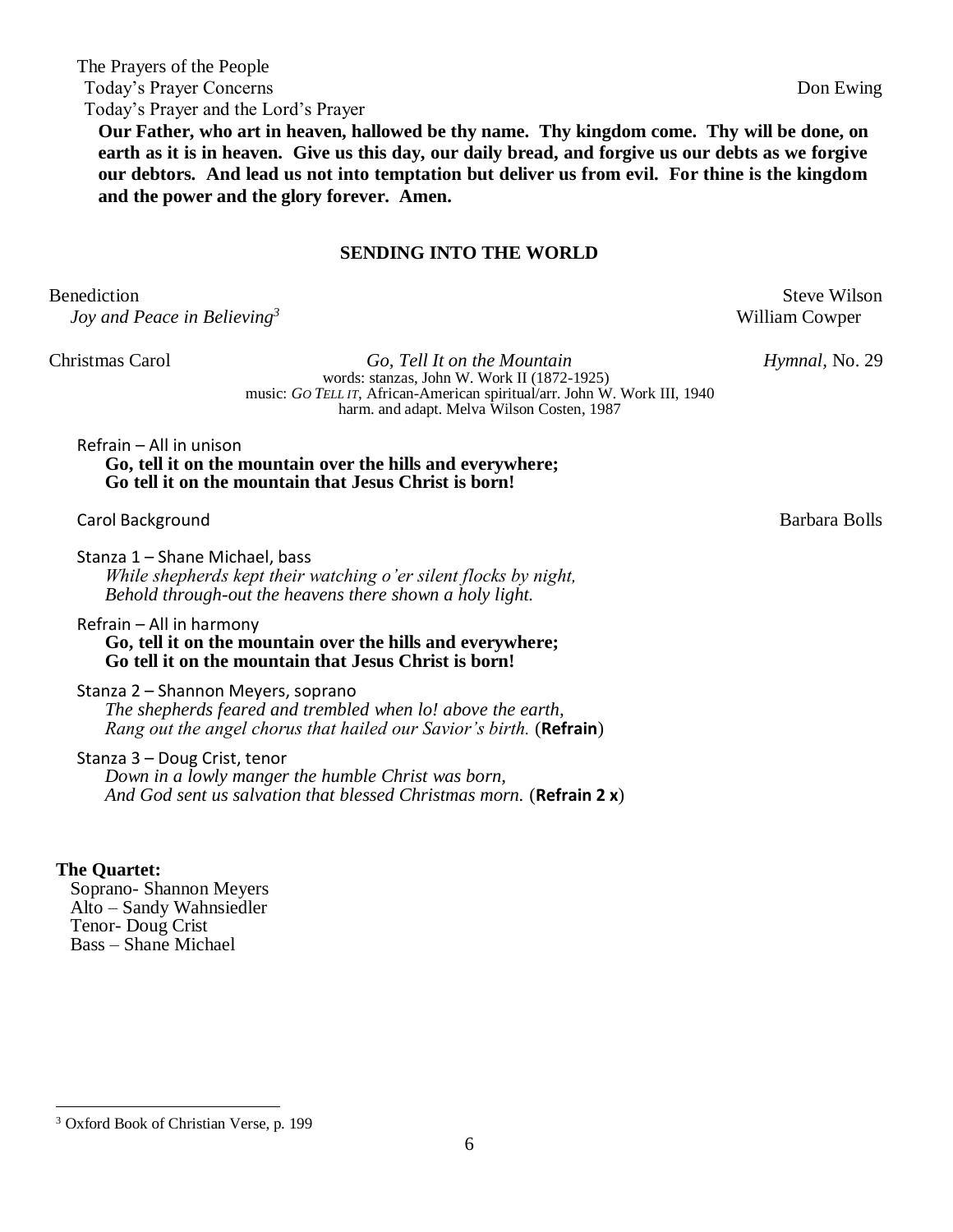

Thank you to all in our church family for your expressions of kindness and love. Merry Christmas! The OPC Staff

Bert, Carol, Dale, Don, Marge, Maureen, Michael, Ron, Ronnie, Tracy, & Steve